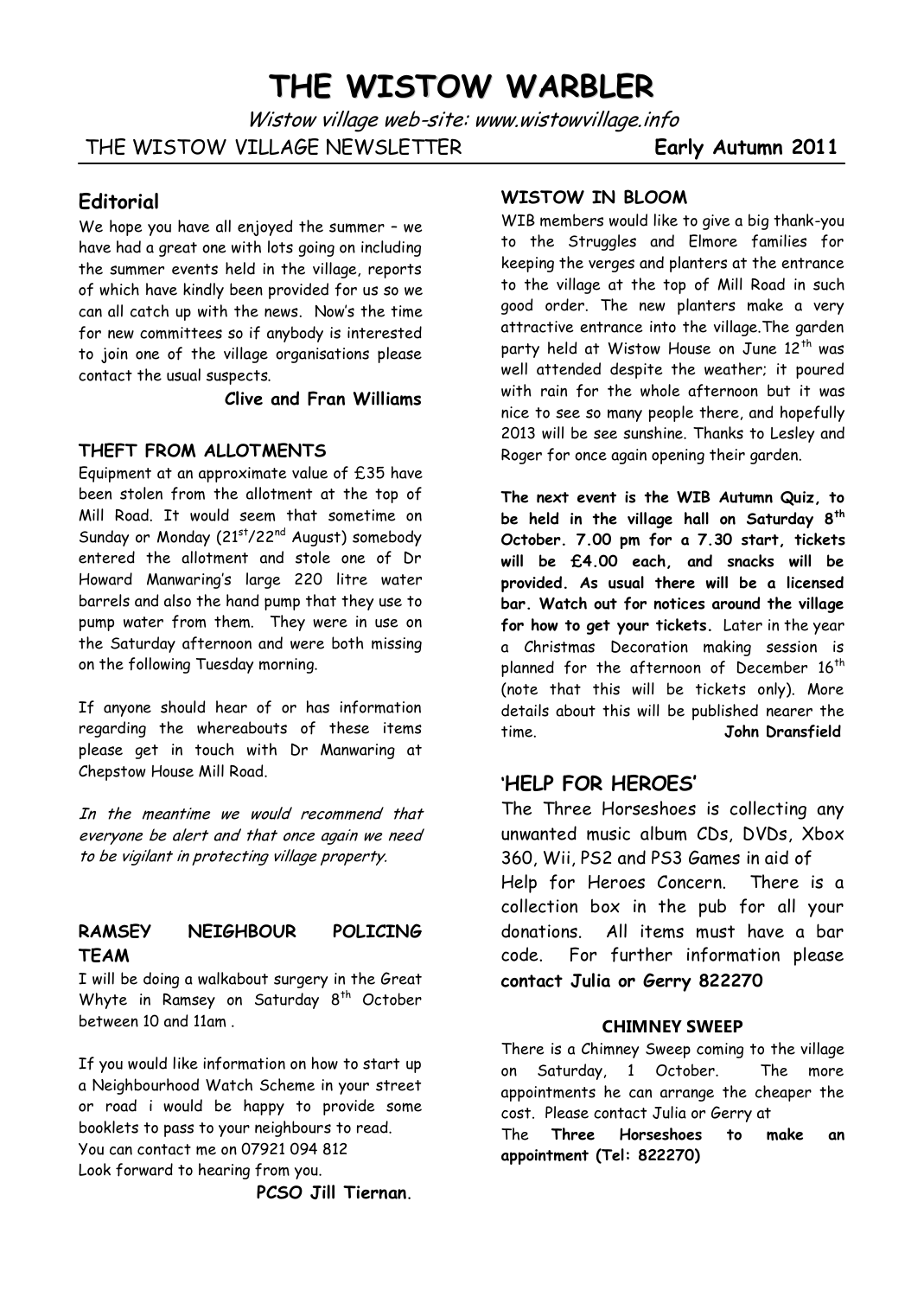#### **WISTOW FUN WEEKEND**

In the 10 years the Village Hall Committee has been staging the Fun Weekend, it has never been called off due to bad weather. The prospects for this year"s event did not look good. The forecasts were dismal and rain set in almost as soon as our many willing helpers collected at Porch House to prepare the field. However in spite of torrential rain soaking everyone to the skin, all was ready and it was then just a case of crossing fingers and hoping for the best. It worked; the skies cleared, the band arrived, folks set up picnics under their gazebos and by 6.30 pm on Saturday evening Porch Field was again rocking to the very lively music of Boozadaddy. When it was time to close around 10.30 people were still dancing and calling for more.

Would our luck hold for the fun and sports on Sunday? A few sharp showers had people diving for cover but eventually the sports got going in bright sunshine. The usual array of stalls and challenges was available together with a competition tent and bouncy castle. The TOTS Group set up a crèche for the toddlers and their mums (and/or perhaps dads) had been busy producing a host of delicious cakes for sale. Archery was included as something different this year, provided by the Oakham Bowmen. After some coaching from their experienced instructors it was possible to have a go. Getting a good score or even hitting the targets was far harder than it looked but proved a popular challenge for kids and adults alike.

The races were hotly contested as usual and the new space hopper races were a test of skill and stamina but enjoyed by contestants and spectators. The day ended with the prize giving but in near

disaster when guests of gale force wind threatened to take away the marshal and his tent. Quick action by several spectators, hanging onto the tent, saved the day. A bent and battered tent was the only casualty and overall the Wistow luck held and we managed to get through another enjoyable Fun Weekend. A list of winners is printed overleaf, thanks to them for taking part and to all who supported us over the weekend. As always we are grateful to the many helpers, judges and those who donate generous prizes without which it would not be possible to hold this annual event. Each year Patsy and Richard Coles make this ideal spot available to us and for this and their hard work and support we are most grateful.

#### **7 th WISTOW CRICKET TOURNAMENT**

The Coles trophy got off to a damp start but in spite of a few showers players and spectators enjoyed another pleasant afternoon of village cricket. The Wizards beat the No Names in the first semi final. This was followed by the Wannabees against the MacInnes Invitational, won by the Wannabees. Because of the unsettled weather the final was the next match between the Wizards and Wannabees which saw the Wannabees as the Trophy winners with an innings without loss of a wicket. The concluding game saw MacInnes Invitational taking 3rd place. Jason Short was Man of the Match for some sound batting in both his innings but clinched it with a spectacular diving catch just short of the mid- wicket boundary.

Thanks go to the captains, players and all those who helped to make this another successful day with particular thanks to Patsy and Richard for again providing the ideal venue. **John Wadsworth**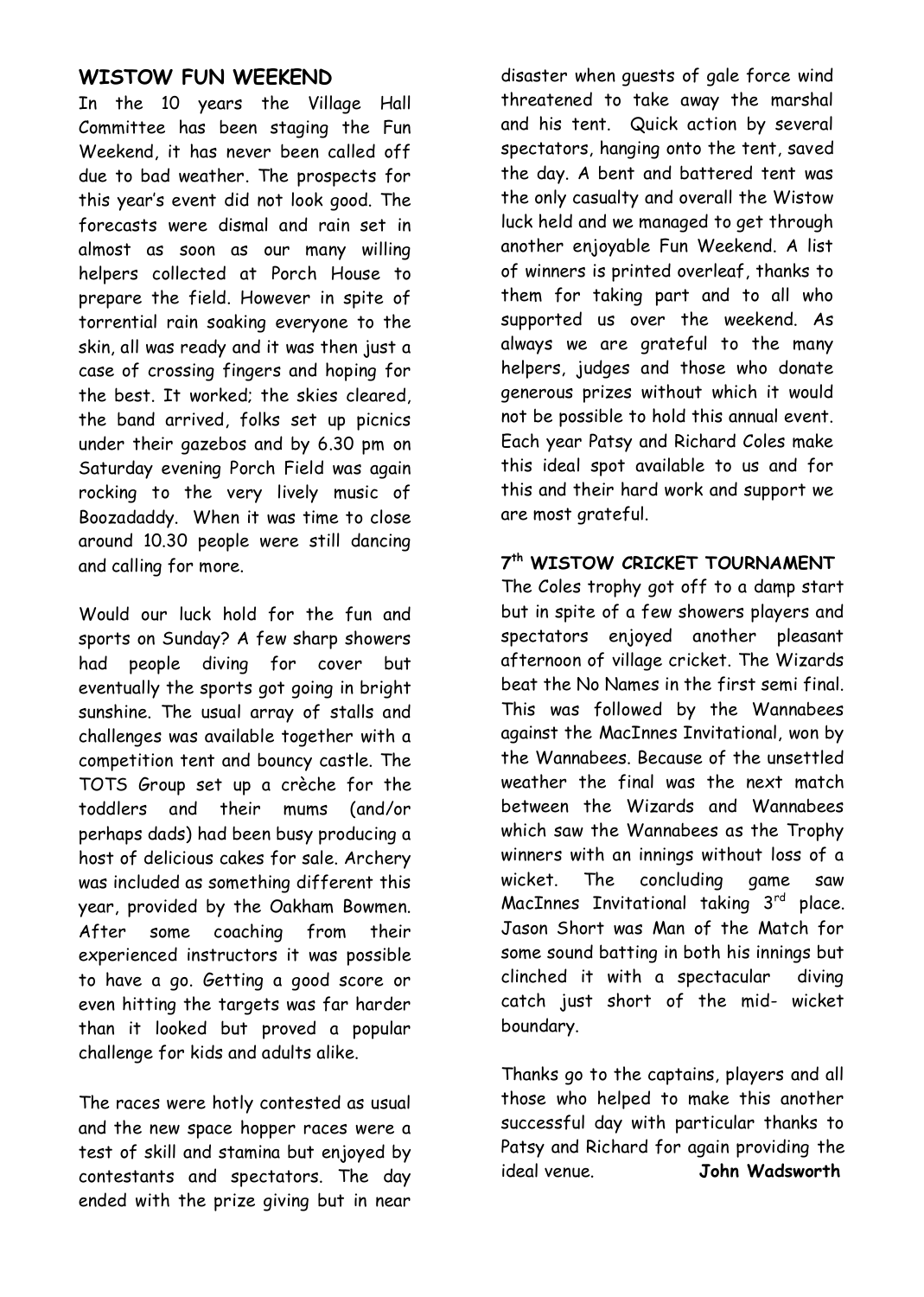#### **BROADBAND SERVICES**

Colin McLeod of Millcroft would be interested to hear your views on the local Broadband services. "As an Internet user I am frustrated by the hugely varying but usually slow Broadband speeds, and I see from one of the "speed checker" sites that irrespective of provider many others are in the same boat. Unfortunately, because we are all with different providers it is hard to compare notes or experiences ……….. "

## **QUEEN ELIZABETH II DIAMOND JUBILEE 2012**

The Wistow Entertainment"s Committee are proposing to hold a "Party in the Park" (on the Playing Field) to celebrate this event. Stalls, ,Dancing Entertainment, Refreshments, Live Music. This is proposed as an all day event and will be held in June 2012 – date to be confirmed Please contact Clive Williams if you are interested in getting involved

#### **Clive Williams Tel: 823576**

#### **WISTOW READING GROUP**

Through the summer we have read and enjoyed:

**One Day by David Nicholls** The story of two students who meet on the night of their graduation. The book tells their story on St Swithin"s Day over a period of 20 years. It has recently been made into a film.

**Case Histories by Kate Atkinson** Surrounded by death, intrigue and misfortune, a private investigator is asked to unravel three seemingly unconnected and unsolved cases. Recently made into a BBC drama.

#### **Polar Star by Martin Cruz Smith (author of Gorky Park)**

Renko is exiled on a Soviet factory ship trawling between Siberia and Alaska. He is given the chance to regain his freedom by investigating a lonely and mysterious death.

From time to time, we purchase rather than borrow library copies of books, so if you are interested in borrowing any of the above, please contact Paul on 824800.

## **LOCAL SERVICES ………………………………………………………………………………………………………….**

#### **Motor Services;**

Car servicing, MOT and repairs. Orchard View Garage, Hillside Farm, Mill Road **Gary Burton Tel; 07595 507441.**

**The Farm Shop.** Mill Road. **Shirley and Ray Burton. Tel: 822492**

**Local Garden Services** Mill Road. All aspects of garden work. **Ray Burton 822492 07741 224630**

#### **Picture Framing**

Catering for all your picture framing needs. **Richard Coles** r.coles1@btinternet.com **Tel: 823542.**

**Carpentry and Decorating**

Bespoke furniture, etc. made to your individual requirements. Design assistance supplied. **Clive Williams Tel: 823576 07973 138136** 

#### **Dog Walking Service**

Mel is a fully insured and a verified dog fosterer for a large local animal charity £4.00 1/2 Hour walk £8.00 1 hour walk

**Contact Mel: 823749**

#### **'Three Horseshoes'**

Great Local public house with good food and Adnams ale

**Gerry & Julia Tel: 822270**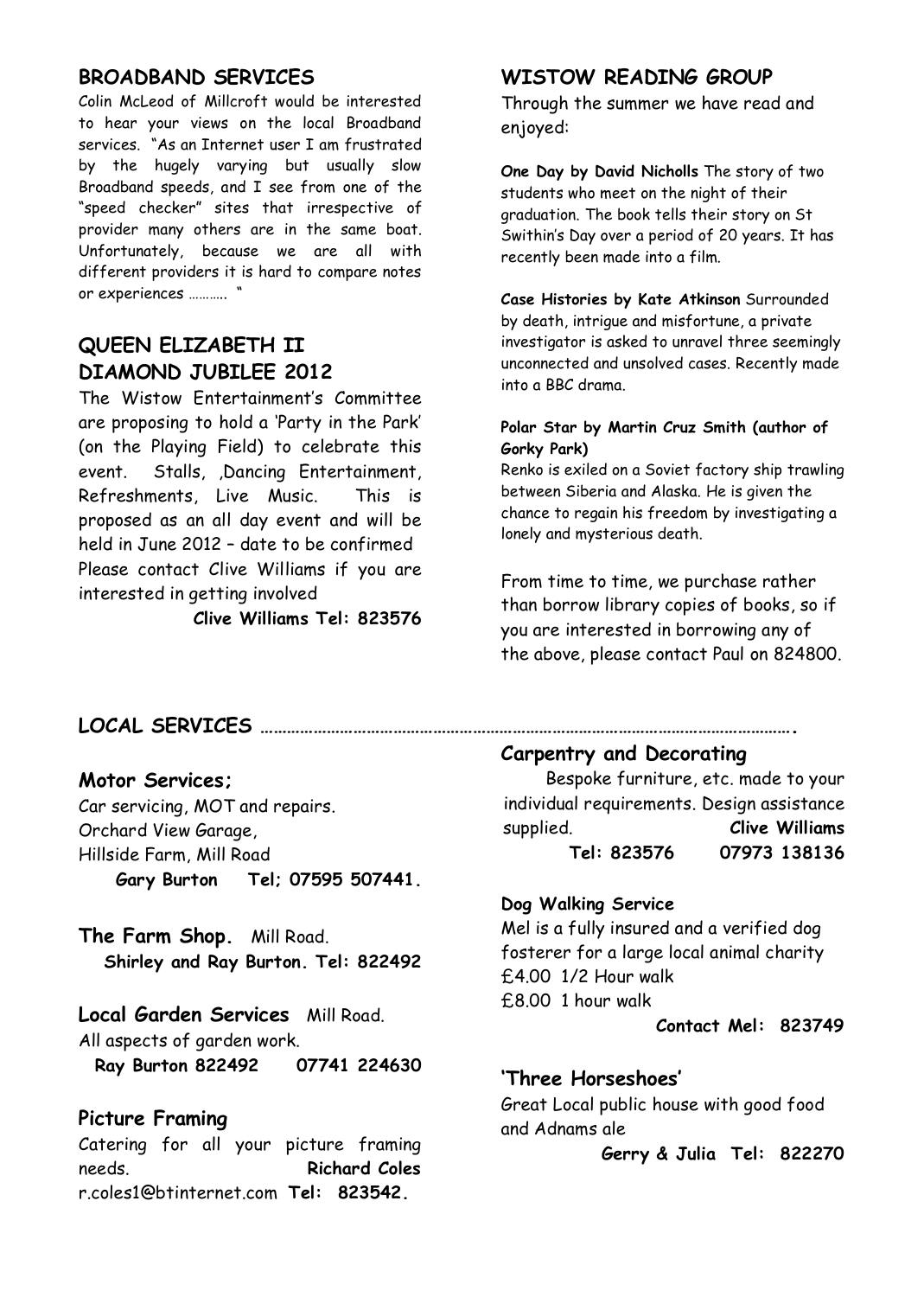## **USEFUL CONTACTS AND REGULAR EVENTS**

## **Newsletter Editors**

If you have any items that you would like to include in future editions. **Please supply written articles to**:- Fran & Clive Williams………………… Orchard House, Manor Street. **[clive.forum@btinternet.com](mailto:clive.forum@btinternet.com)**

## **Parish Council**

Parish Council meet on the last Tuesday of each month at 7.30 Village hall (Dates on the Notice Board by the bus shelter).

| Richard Farrar (Chairman) | 822444 |
|---------------------------|--------|
| Chris Leigh               | 824708 |
| Clive Williams            | 823576 |
| Jeremy Carter             | 823342 |
| Deborah Robinson          | 822872 |
| Deborah Booth             | 822734 |
| Peter Bucknell            | 824222 |
| Patsy Coles (Clerk)       | 823542 |

## **County Councillor**

Victor Lucas, The Manor House, Warboys Tel: 822812 [victor.lucas@cambridgeshire.gov.uk](mailto:victor.lucas@cambridgeshire.gov.uk)

## **District Councillors**

| Peter Bucknell | Tel: 824222       |
|----------------|-------------------|
| Peter Ward.    | Tel: 01733 200400 |

## **Member of Parliament** (North West

Cambridgeshire constituency) Shailesh Vara MP, House of Commons, London SW1A 0AA Tel: 01780 749379

## **Hall Committee**

The Village Hall Committee Please contact:- John Wadsworth (Chairman) Tel: 822541 Carol MacInnes (Secretary) Tel: 823131 Jean Duke (Bookings Sec) Tel: 82282

## **Friendship Group**

The Friendship Group is open to anyone over the age of 18 and meets on alternate Wednesdays.

Please contact:-

| Helen Buddle  | Tel: 823121 |
|---------------|-------------|
| Lynda Harding | Tel: 822747 |
| Margaret Bish | Tel: 822698 |

## **Women's Institute**

Meetings are held at 7.30 on the 2<sup>nd</sup> Wednesday of each month (except August), usually in the Village Hall. Details are displayed on the W.I. notice board at the bus shelter. Information contact:- Susan Normington (President) Tel: 823471 Jean Duke (Secretary) Tel: 822828

## **Cancer Research UK**

| Sally Wilson   | Tel: 823217 |
|----------------|-------------|
| Jill Wadsworth | Tel: 822541 |

## **Wistow web-site.**

[www.wistowvillage.info](http://www.wistowvillage.info/) Richard Farrar. Tel: 822444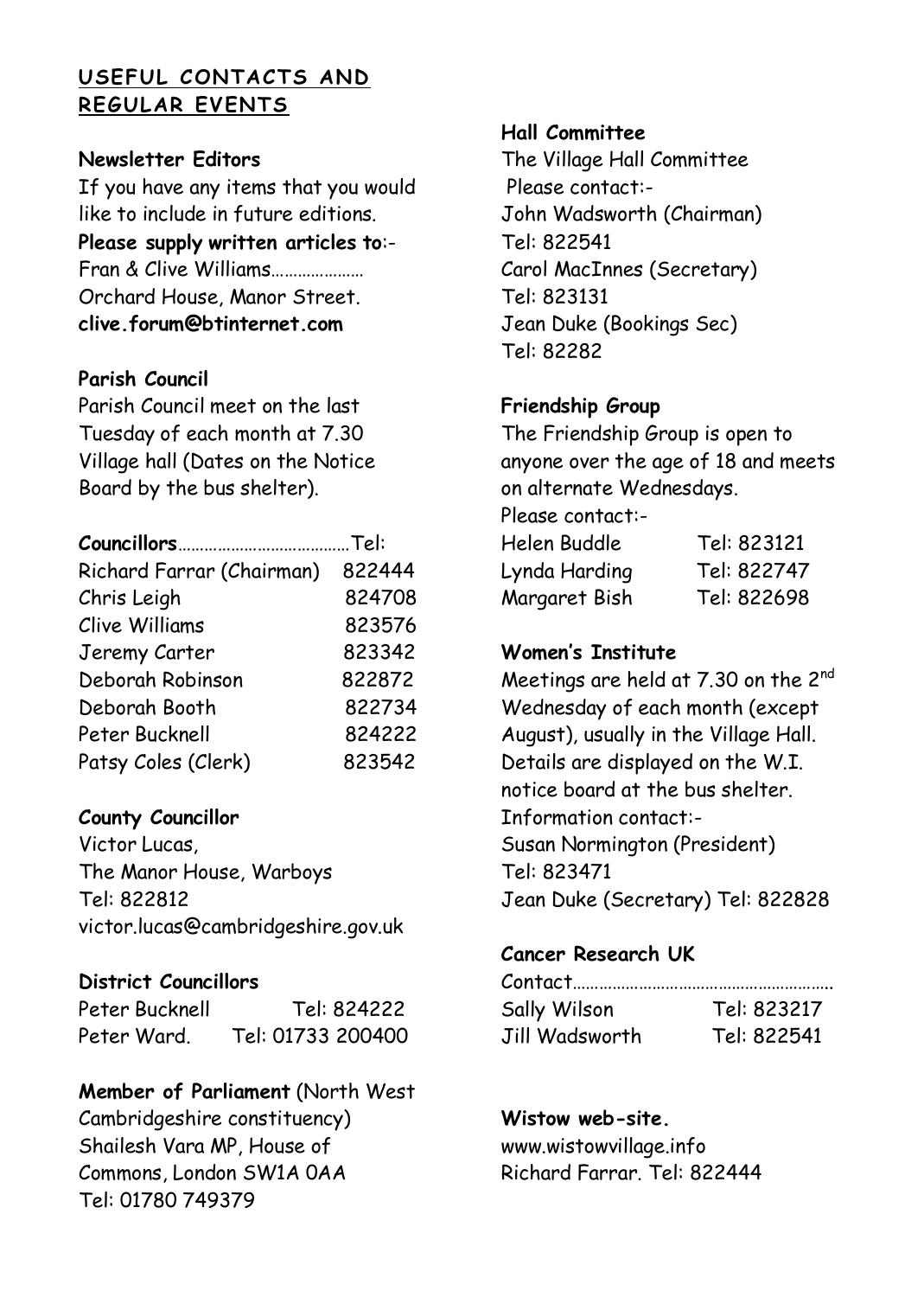## **SPORTS DAY RESULTS** 2011

| <b>Catching Raw Eggs</b>          |                                                  |  |
|-----------------------------------|--------------------------------------------------|--|
| Adults x 2                        | Dickie Hunwin and Neil Green (42.6m)             |  |
| Under 14 Boys x 2                 | Oliver Jenkins and Rhys Thomas (43.8m)           |  |
| Under 14 Girls x 2                | Rose Jenkins and Kayleigh Hunwin (12.46m)        |  |
| <b>Lawn Darts</b>                 |                                                  |  |
| Adult winner:                     | Judy Shrewsbury                                  |  |
| <b>Skimmers</b>                   |                                                  |  |
| Adult winner:                     | Lisa Fiore - 25 points                           |  |
| Junior winner:                    | Marco Fiore - 33 points                          |  |
| <b>Competition Tent</b>           |                                                  |  |
| Best Pot of Jam                   | Veronica Barker                                  |  |
| Best Photo (English summer)       | Clive and Fran Williams                          |  |
| Best 4 Dec. Cup Cakes             | Judy Shrewsbury                                  |  |
| Best Under 14's Painting          |                                                  |  |
| /Drawing of a Summer Fete         | Annie Roper - Wistow TOTS                        |  |
| <b>Best Scarecrow</b>             | Harry Potter - Walsh Family, Kingston Way        |  |
| <b>TRACK EVENT RESULTS - 2011</b> |                                                  |  |
| <b>Flat Races</b>                 |                                                  |  |
| Pre-School:                       | <b>Cameron MacInnes</b>                          |  |
| Under 10's                        | Sam White                                        |  |
| Over 10's:                        | Rhys Thomas                                      |  |
| Teenagers:                        | <b>Oliver Jenkins</b>                            |  |
| Egg & Spoon                       |                                                  |  |
| 7 and under                       | <b>Lily Tomkins</b>                              |  |
| 9 and under                       | Aaron Hall                                       |  |
| 10's to Teenagers                 | Molly White                                      |  |
| <b>Skipping</b>                   |                                                  |  |
| Under 7s                          | <b>Lily Tomkins</b>                              |  |
| Over 7s toTeenagers               | Rhys Thomas                                      |  |
| <b>Spacehoppers</b>               |                                                  |  |
| 6 and under                       | Liam Read                                        |  |
| 9 and under                       | Aaron Hall                                       |  |
| Teenagers                         | Rhys Thomas                                      |  |
| <b>Three-Legged</b>               |                                                  |  |
| Children's                        | Rhys Thomas and Harry Walker                     |  |
| Adults                            | Stephanie and Martin Green (inc. Funkey Monkey!) |  |
| <b>Sack Races</b>                 |                                                  |  |
| Children's                        | Joint winners: Rhys Thomas & Oliver Jenkins      |  |
|                                   |                                                  |  |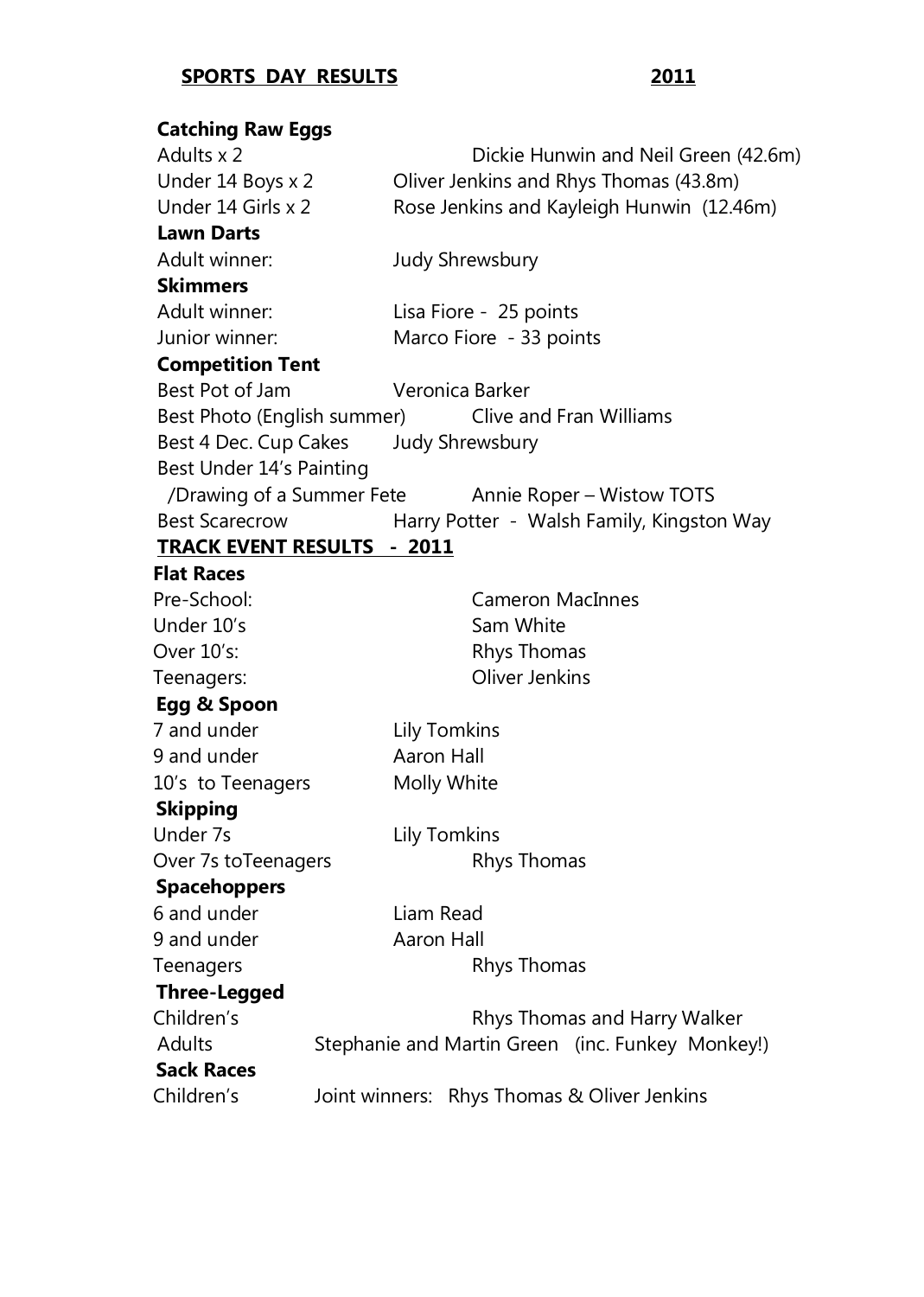## **Cancer Research UK**

CRUK local committee have had another busy fund raising year with three collection days in Huntingdon, St. Ives and Ramsey. Our Big Breakfast was held in the village hall on  $3^{rd}$  May and we welcomed our faithful friends. The atmosphere in the hall is always lively with the usual Bring and Buy, Cake Stall, Raffle and Number Squares, accompanied with plenty of tea, coffee, bacon butties and pancakes. The builders opposite certainly tucked in, and even won a raffle prize.

Kimbolton was a very successful day on 17<sup>th</sup> July with the lucky winner of the raffle enjoying a trip on the Orient Express.

On August 18<sup>th</sup> 12 intrepid cyclists met at Rutland Water with Richard Farrer and Gordon MacInnes in their wheelchairs. The journey started in sunshine but soon the rains made the trip round quite a challenge! After three and a half hours a very wet group arrived at the Horse and Jockey for a pre-ordered lunch and very welcomed rest. After Richard had recharged his wheelchair batteries the group braved the rain to complete the circuit. When all the sponsor money has been collected, it will hopefully raise nearly £1,000. Richard and Gordon were so amazing to have completed the circuit and their efforts are much appreciated by the Cancer Research Committee. They were truly inspirational, raising funds for others and they would like to thank everyone for their generous sponsorship.

Having funded two research projects for £56,000 and £54,000 in the past few years, the committee are aiming to raise £55,000 to fund a third project at Addenbrooke"s looking into proteins with Dr Clive De Santos. It is good to know that ALL the money we raise will go directly towards a project that we have chosen.

Again, many thanks to all those who support this worthy cause.

#### **Jill Wadsworth**

We look forward to seeing you at our next fund raising events:

Pink Party at the Three Horseshoes on Fri 28 Oct from 10.00 -11.30.

Wassailing Evening again at the Three Horseshoes on Thurs 15 Dec from 6pm with Carols, Readings and the Upwood Bell Ringers. All Welcome.

## **CHURCH CLOCK**

As you know renovation work is taking place on the church clock. The project has been a rather long drawn out affair; it has taken over a year from the original quote for us to obtain Faculty permission for the work to take place. In the meantime not only has the price increased but the Government had withdrawn the grant that allowed us to recover the full cost of VAT. Since taking the clock down it has become apparent that further work and further expense is needed; the back board needs to be replaced as it is rotten and the automatic winder of the strike train, which was fitted in the 1970s and was paid for by the Jubilee Fund, also needs replacing. We have obtained a very kind donation to cover the costs of the original quote. We have fund raised in the form of the Heritage Weekend, which covers the cost of the backboard and VAT. Work is now in progress and we anticipate the sound of the bells in the not too distant future.

#### **Mel Bennett, Church Warden**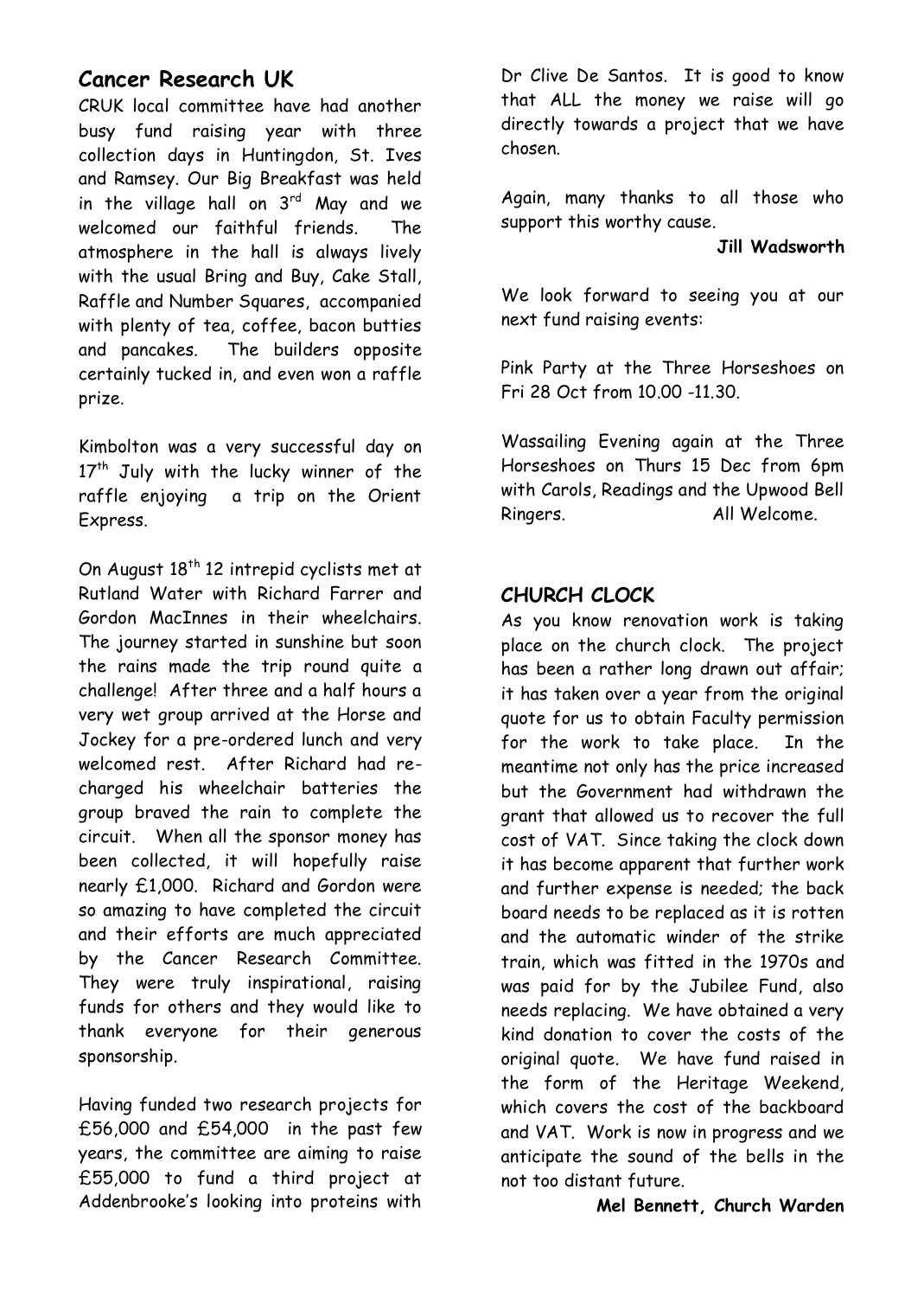## **OUT AND ABOUT …………**

## **The Great Fen Project**

**A Great Opportunity for Nature Lovers!** If you are interested in nature and wildlife then there is now a great new opportunity to become involved in one of the most important nature reserves in Europe – right on your doorstep!

The Wildlife Trust for Bedfordshire, Cambridgeshire Northampton and Peterborough has backed the creation of a Local Group to support, promote and raise funds for the Great Fen and associated projects.Based at the Great Fen, this group will work closely with the existing Wildlife Trust and Natural England staff already working on the project and aims to bring together people who have an interest in wild life, the countryside and the local history of this fascinating area of the Fens. The Group will stage a series of events to raise awareness among local people of the aims of the project and to illustrate the great variety of wildlife in the area. Talks by local experts and guided walks are already being offered the opportunity to be involved in any capacity, large or small. once a month but it is hoped that other activities can be staged and you now have opportunity to be involved in any capacity, large or small. **For more information contact: Adrian Kempster (Secretary) on** panda@kempster1947.fsnet.co.uk **For Forthcoming Events see back page**

**RAMSEY ARTS FESTIVAL**

**1st October 7.15 for 7.45**

Not to be missed, a hilarious and touching British movie about growing up. **1st October 7.15 for 7.45** 

Upwood Village Hall Ramsey Arts Festival 710225 (or School Plus)

#### **Jokes Corner**

………………..

A man walks into a fishmongers carrying a salmon under his arm "Do you make fish cakes?" he says 'Of course' says the fishmonger "Oh good" says the man It"s his birthday!

**'I'm a kleptomaniac, but I'm taking something for it!**

#### **W I News**

Members have taken part in a variety of activities during the summer months:

A visit by a lingerie company experienced in bra-fitting; a talk by a representative from Age UK; the annual barbecue; a demonstration of the Wii Fit Plus exercise system with several members "having a go" and a coach trip to two gardens in Essex on one of the hottest days of the summer. **Jean Duke**

#### **Forthcoming events are:**

- 12 Oct: Annual Meeting + Fish & Chip Supper and entertainment
- 9 Nov: Neil Callan on the History of the Silver Spoon

14 Dec: Christmas Party

New members are always welcome - with annual membership running from January, but we would be delighted to see occasional visitors too - at £3 per session